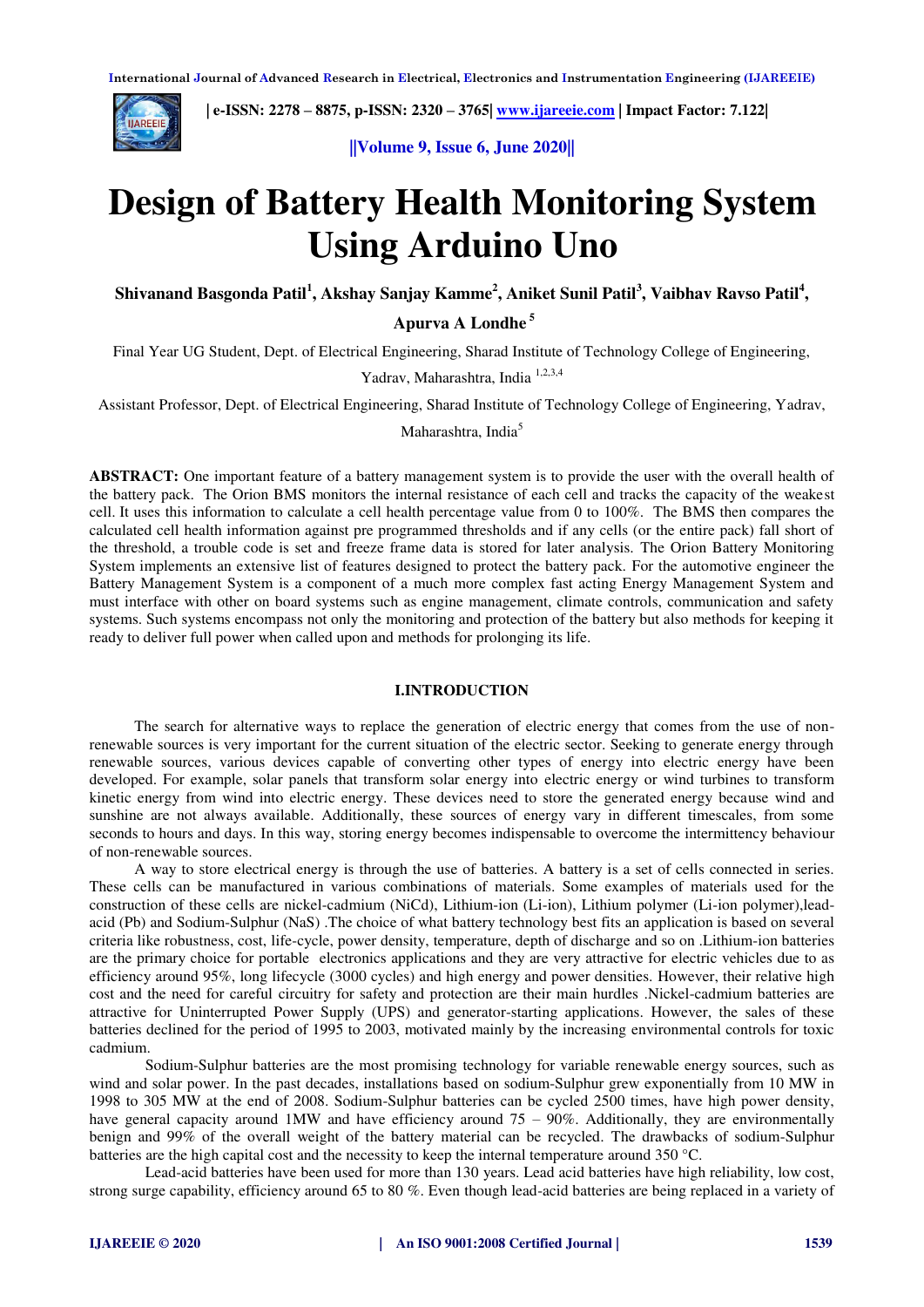

 **| e-ISSN: 2278 – 8875, p-ISSN: 2320 – 3765| [www.ijareeie.com](http://www.ijareeie.com/) | Impact Factor: 7.122|** 

## **||Volume 9, Issue 6, June 2020||**

scenario for lithium-ion batteries, they still have preferable in some niche of applications. Lead-acid batteries are attractive for UPS systems, power quality devices and for spinning reverse applications.

When batteries are used in projects, it is usually essential to know how much energy is stored and available to be used. This information can be obtained through the SoC estimation. Valuable information about batteries is the SoH. With this information, it is possible to have a greater control over the energy that is stored and therefore facilitating the energy management of the entire system. Estimators for SoC and SoH of lead-acid battery have been constantly presented in the literature. In the authors proposed a SoC estimator based on Kalman filtering method. The estimators were verified with simulation and experimentally. A fuzzy SoC estimator was proposed for lead-acid batteries used in electric vehicles. Focusing on presenting a simple but efficient way to measure the SoC and SoH of lead-acid batteries, this article aims to demonstrate how to design and implement an estimator for lead-acid batteries using methods of Coulomb Counting to estimate the SoC and evaluating the internal resistance with the help of Ohm's law to estimate the SoH**.**

## **II. OBJECTIVES**

- 1) Cell Protection: Cell protection can be external to the battery and this is one of the of the prime functions of the Battery Management System.
- 2) Charge Control: This is an essential feature of BMS. More batteries are damaged by inappropriate charging than by any other cause.
- 3) Demand Management: While not directly related to the operation of the battery itself, demand management refers to the application in which the battery is used.
- 4) SoC Determination: This may simply be for providing the user with an indication of the capacity left in the battery, or it could be needed in a control circuit to ensure optimum control of the charging process.
- 5) SoH Determination: This is vital for assessing the readiness of emergency power equipment and is an indicator of whether maintenance actions are needed.
- 6) Cell Balancing: Cell balancing is a way of compensating for weaker cells by equalising the charge on all the cells in the chain and thus extending battery life.

## **III. LITERATURE REVIEW**

- Who was the pioneer in the field? Give the chronological development with another and their published work with proper comment. Describe few latest research papers on which this work depends. Give all these references chronologically.
- Presently, fossil fuels supply 80% and renewable resources supply only 13 % of the total global energy demand. There are several concerns with the ongoing trend, mainly the limited sources of fossil fuels. Several studies suggest that the reserves of oil, coal and natural gas could be exhausted within the next 200 years. Another issue worth addressing is the impact of emissions from burning fossil fuels on the environment.
- The presence of excess carbon dioxide in the atmosphere has been attributed to a rise in global temperatures, rise in sea levels, negative impacts on natural ecosystems and a rise in catastrophic weather events. The world's predicted carbon dioxide emission by year and Master's Thesis – A.Delbari; McMaster University, Mechanical Engineering 6 region, given no change to the current trend, is demonstrated in Figure 2.1. It is apparent that a change from the current trend of energy use is necessary in order to sustain the needs of the future generations and avoid global climate change.
- Alessandro Volta inspired by earlier experiments of Luigi Galvani first invented the primary cell and battery in the early 1800's. Galvani conducted an experiment in which he witnessed the twitching of a frog's leg as a result of application of electric current. Later in 1821, Michael Farraday showcased the basic principles of electricity. Farraday continued on his research and in 1831 demonstrated the principles of electromagnetic induction which are essential in electric vehicles. The year of 1859 saw the development of the first Lead acid battery by Belgian Gaston Plante. The Lead-acid battery is still used today as a starter battery in most internal combustion vehicles. Gustave Trouve of France, revealed the first electric vehicle in 1881. Trouve utilized the previously developed lead-acid battery to power a tricycle. The end of 1800's saw the development of nickel-iron battery by Thomas Edison. Although quite high in production cost, the nickel-iron battery was able to store 40% more energy per unit weight than the lead-acid battery. The same period saw the development of nickel-zinc and zinc-air batteries .
- Known as the golden age of electrical vehicles (1880-1920), this period witnessed the advancement of electric vehicle technology. The technologies developed during this time allowed electric vehicles to compete with their gasoline and steam powered counter parts.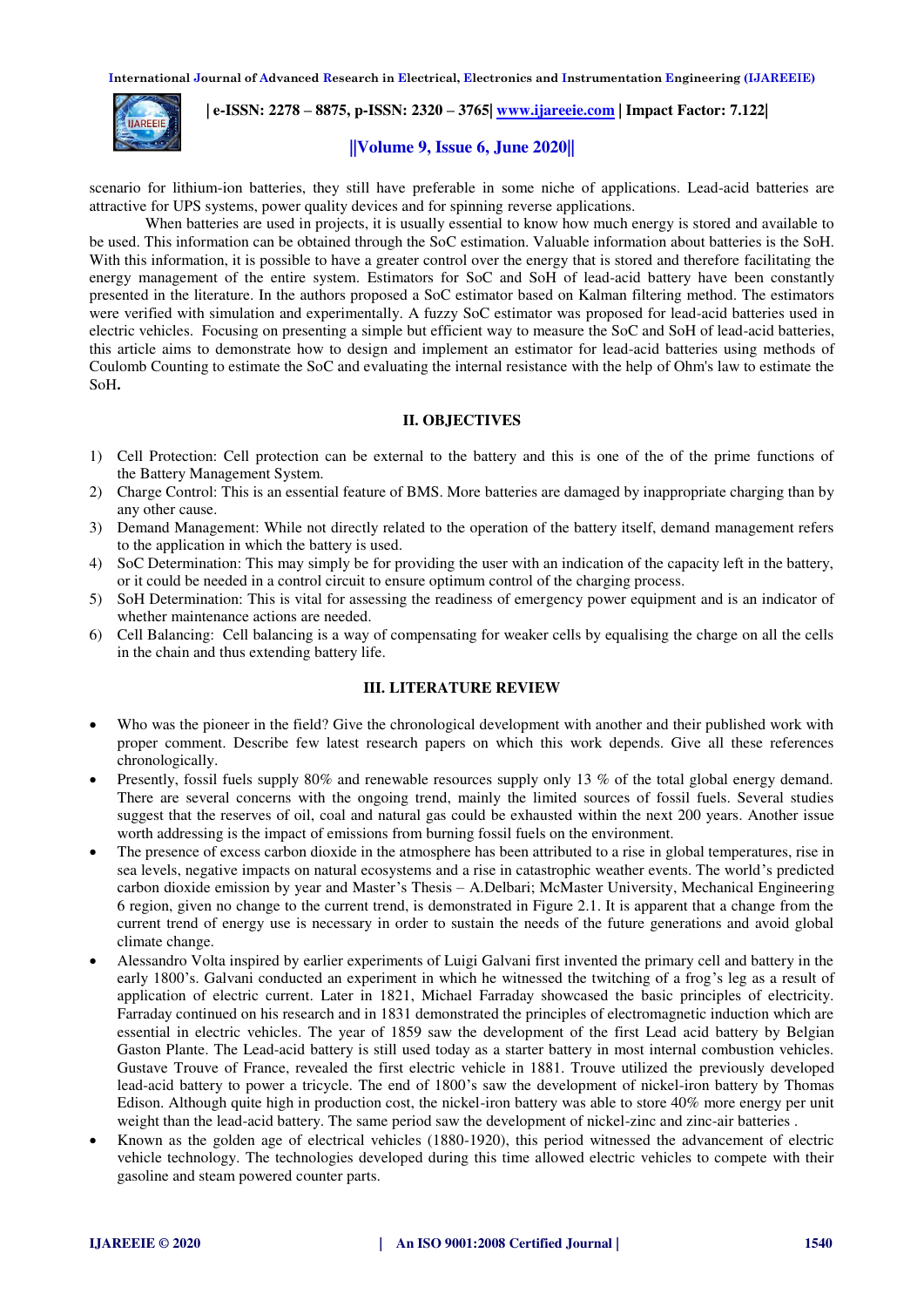

 **| e-ISSN: 2278 – 8875, p-ISSN: 2320 – 3765| [www.ijareeie.com](http://www.ijareeie.com/) | Impact Factor: 7.122|** 

## **||Volume 9, Issue 6, June 2020||**

 However in the 1970's several factors encouraged more efforts to be placed on developing electric vehicles. These factors included more emphasis being placed on limitations and environmental impacts of fossil fuels, the oil embargo effectuated by major oil producers and the nuclear power debate. Furthermore local, federal and global regulations such as California's zero emission regulation and the Kyoto Protocol additionally advanced the global effort for advancements in electric vehicle technology. The US government started electrification initiatives at this time such as the introduction of the "Partnership for a New Generation of Vehicles", which resulted in three more electric vehicle prototypes at a price tag of one billion dollars with none of the vehicles ever going to production. Japanese manufacturers became hybrid front runners with Toyota releasing the Prius in 1997 and Honda releasing Insight in 2003. In 2004 the Ford Escape became the first American hybrid vehicle.

## **IV. SYSTEM DEVELOPMENT**

#### **3.1 Design Methodology:-**

 As previously stated, currently there are many types of batteries in the market, each one with its advantages and disadvantages. One of the longest in the market is the lead- acid battery. These have as advantages the large temperature range in which they can be operated. One disadvantage of lead-acid batteries is the low number of cycles, staying between 400 and 2000 cycles.Despite the new batteries that are emerging, such as lithium batteries and lithium polymer batteries, there is still plenty of room in the market for lead acid batteries, especially in systems where its temperature is not controlled and robustness is required. With this in mind, the choice to work with leadacid batteries to construct the estimator of the SoC and SoH is justified.

#### **State of Charge (SoC):-**

The SoC of a battery is a percentage value that represents the amount of energy that is stored at the time it is being observed. One of the most commonly used methods to estimate the SoC value is called the Coulomb Counting. This method basically controls the amount of charge that is stored inside the battery. where Ca is the discharge capacity of the battery, that is, the amount of energy the battery can store in a way that does not compromise its state of health. The energy that is withdrawn from the battery is measured by the integral of the current at time t.

$$
SoC = \frac{C_{a-f \, idt}}{C_a} \times 100\%
$$

Equation gives us the percentage of energy that is stored in a battery.

#### **State of Health (SoH):-**

To estimate the SoH of a lead-acid battery,

$$
Soft = \frac{R_{Eol-R_i}}{R_{Eol-R_n}} \times 100\%
$$

This equation is used. Where REoL is the internal resistance of the battery when it is in a state considered as the end of life, that is, the capacity to store charge is considerably below when a battery is new. This value in general is informed by battery manufacturer. The Rn is the internal resistance of the battery when it is new. This value is also informed by the battery manufacturer. And Ri is the actual internal resistance of the battery. To find this value, one can use methods such as evaluating internal resistance through the use of Ohm's law. In order to use Ohm's law it is necessary to apply a pulse to the battery. After the pulse is applied, it will return information about the voltage and current, thus, using Ohm's law, it is possible to measure the actual internal resistance of the same .here VB being the voltage, and IB being the battery current in response to the pulse and VBO and IBO are the actual voltage and current of the battery, respectively.

#### **3.2 Selection**

#### **General devices**

To implement the prototype, it is necessary to use some general devices, as follows:

#### **1) Microcontroller:-**

With the data generated by the sensors, after being conditioned, it is necessary to process this data to provide information about SoC and SoH. To process this information the aurdino uno processor used.

#### **2) Solid-state Relay:-**

The solid-state relay Ssr-25dd is used as a switch to apply a pulse to the battery. To switch on the relay, the microcontroller sends a pulse, which in turn, passes through a buffer circuit.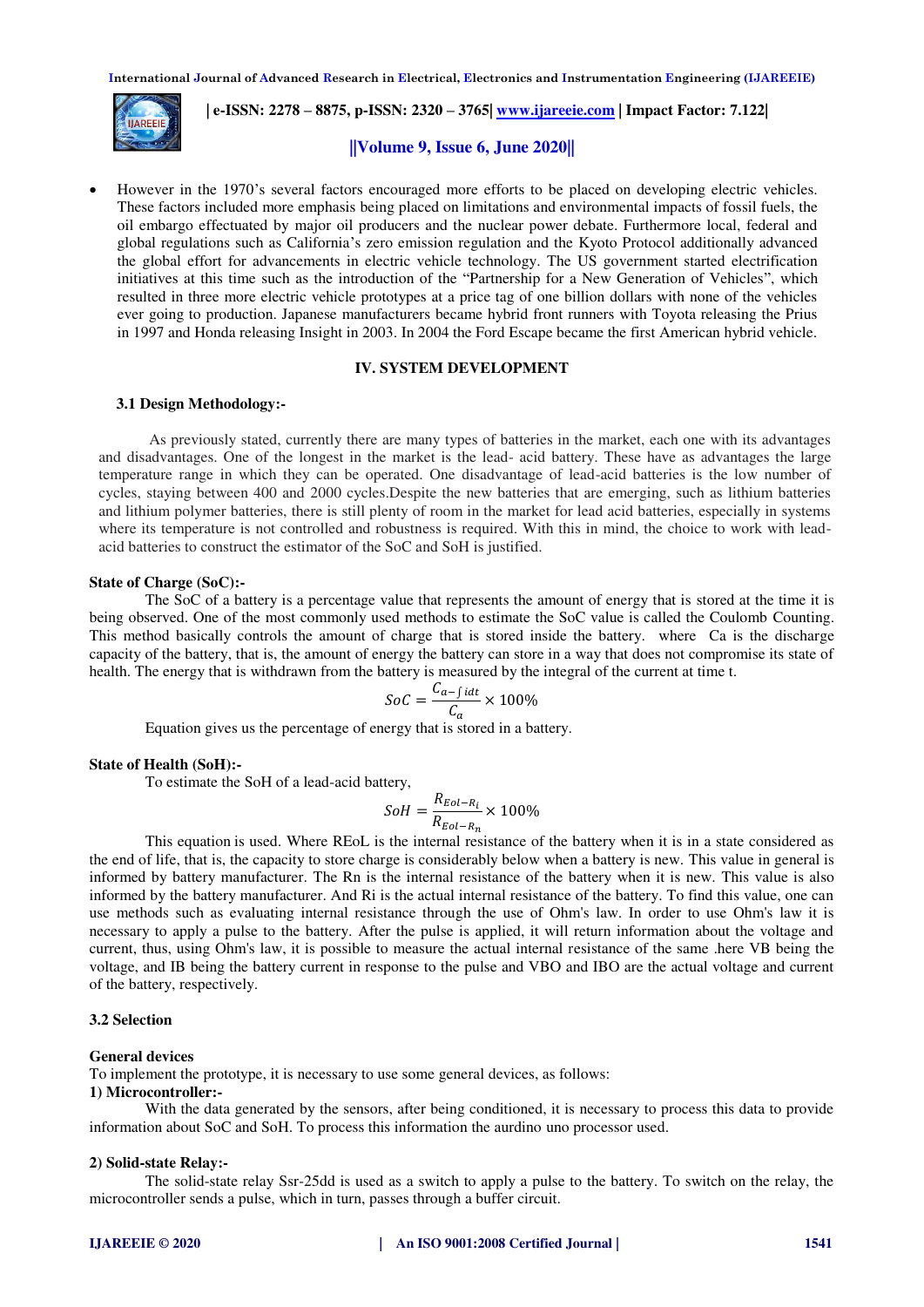

 **| e-ISSN: 2278 – 8875, p-ISSN: 2320 – 3765| [www.ijareeie.com](http://www.ijareeie.com/) | Impact Factor: 7.122|** 

**||Volume 9, Issue 6, June 2020||** 

## **3) Signal Conditioning:-**

Having the data generated by the sensors, it is possible to process them using the processor, thus obtaining the estimates on SoC and SoH. However, to use the information of the current sensors and the voltage sensor, it is necessary to perform the conditioning of these signals in order to reduce their amplitude, but keeping the information intact, thus allowing the processor to process the signals from the sensors correctly. For the signal conditioning, the circuit of Figure 1 was used. This circuit, through the use of operational amplifiers and potentiometers, is able to apply a gain to the input signal, thus changing the amplitude of the signal but maintaining the signal information. For the prototype, three signal conditioning circuits were used, one for each sensor, each circuit was adjusted to apply a gain of 1/10 in each signal.

## **4) State of Health (SoH):-**

In order to measure the health status of the battery, it is necessary some battery information, i.e. the internal resistance of the battery when the battery is new and the internal resistance of the battery at the end of life. These information can be obtained from the manufacturer. The actual internal resistance is obtained using the strategy of applying a pulse to the battery and using the pulse response information that the battery emits. To generate the pulse, an external, adjustable source connected to the battery was used, according to Figure 2. A solid-state relay is used as switch S1. The voltage and current sensors are being measured and the response of the battery to the pulse is observed. The theoretical battery response curves are shown in Figure  $3(a)$  and Figure  $3(b)$ , where the curves in Figure  $3(a)$  is the actual current curve (dashed line), ideal current curve (continuous line), and the curve in Figure 3(b) is be the curve of voltage. To estimate the actual internal resistance of the battery, the Ohm law, is used (3), with values referring to the difference  $\Delta U (VB - VBO)$  for the voltage and  $\Delta I (IB - IBO)$  for the current, as shown in Figure 3(a) and Figure 3(b). Thus, with all values obtained (REoL, RN e Ri), it is enough to apply (2) to obtain the state of health of the battery in percentage. The SoH is better expressed in percentage. Thus, its value indicates the current state of health of the battery. Table I presents the SoH classification according to the percentage of SoH.

#### **5) Obtaining the discharge capacity (Ca):-**

The discharge capacity is a parameter usually supplied by the battery manufacturer. However, the Ca value changes from battery to battery, mainly due to their internal physical differences. Therefore, it is necessary to obtain the discharge capacity of the battery being used.



**Fig. 2. Simplified diagram for connecting an adjustable source to the battery.**



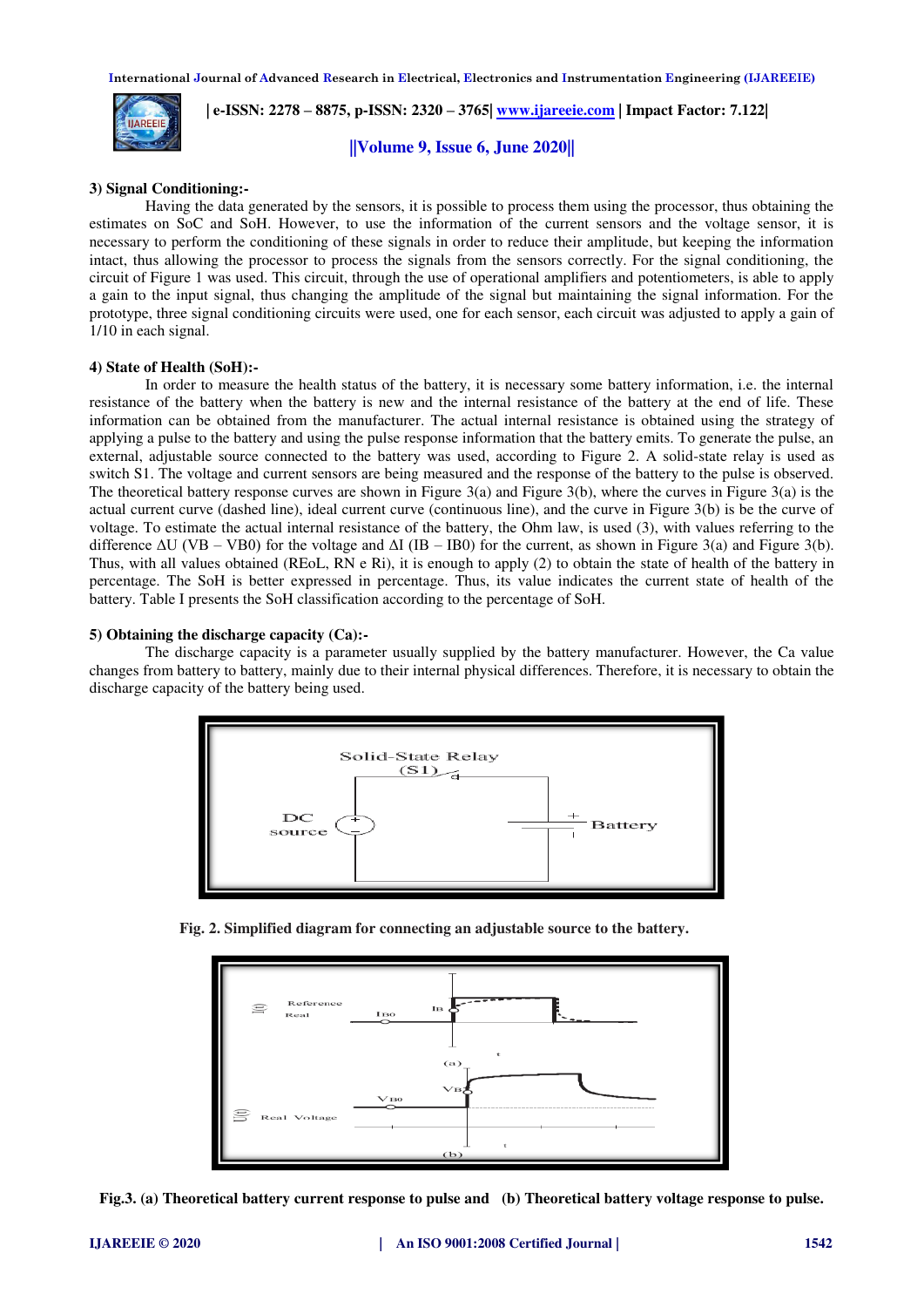

## **| e-ISSN: 2278 – 8875, p-ISSN: 2320 – 3765| [www.ijareeie.com](http://www.ijareeie.com/) | Impact Factor: 7.122|**

## **||Volume 9, Issue 6, June 2020||**

**TABLE I** 

| <b>SoH</b> Classification |                |                                   |  |
|---------------------------|----------------|-----------------------------------|--|
| Sr.no.                    | Classification | Percentage Range of               |  |
|                           |                | Values                            |  |
|                           | Excellent      | 95% <soh<100%< td=""></soh<100%<> |  |
| 2                         | Good           | 90% <soh<95%< td=""></soh<95%<>   |  |
| 3                         | Regular        | 85% <soh<90%< td=""></soh<90%<>   |  |
| 4                         | <b>Bad</b>     | 80% <soh≤85%< td=""></soh≤85%<>   |  |
| 5                         | Very Bad       | So $H<80\%$                       |  |
|                           |                |                                   |  |
|                           |                |                                   |  |

To obtain the value of Ca a method is used by evaluating the amount of charge the battery uses when it is discharged from the fully charged point to the point where it is considered totally discharged. The fully charged point of the battery can be considered when the voltage at the battery terminals is 1.5V above the rated voltage of the battery. The point where the battery is considered fully discharged is obtained while the battery is being discharged. The observed curve in the discharge of a battery has an almost constant behaviour of supplying power from the beginning of the discharge to a point where there is an abrupt drop in the power supplied.



**Fig.5. Flowchart to measure the SoC of the battery.** 

The point where the battery is considered to be fully discharged should be chosen based on the value at which this abrupt drop occurs. In addition to the points considered as the fully charged and fully discharged battery, a value for Ca must be stipulated. The choice of this value should take into account the battery charge capacity reported by the manufacturer in Ampère-Hour (Ah). Since it is only a value to be used to obtain the effective value of Ca, this first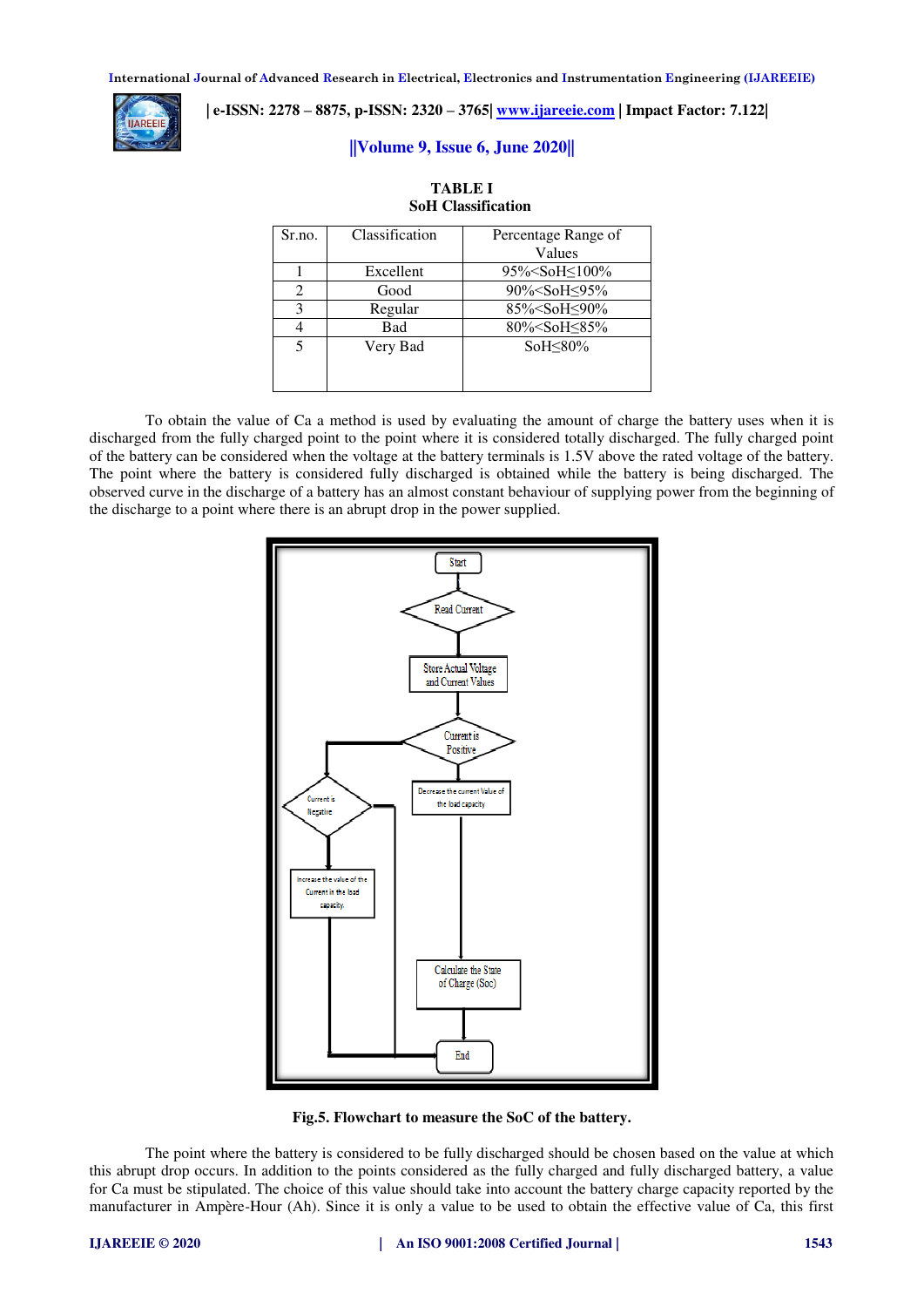

 **| e-ISSN: 2278 – 8875, p-ISSN: 2320 – 3765| [www.ijareeie.com](http://www.ijareeie.com/) | Impact Factor: 7.122|** 

## **||Volume 9, Issue 6, June 2020||**

value must be oversized, and a value should be considered for each unit of Ah. In this paper, this value is five thousand. With the values set, the battery is discharged using a simple resistive circuit as shown in Figure 4. The battery discharge must be monitored to observe the moment when the sudden drop in the supplied power begins to occur. In addition to this measurement, it is necessary to perform the SoC measurement algorithm, with the stipulated value of Ca. To find the effective Ca value, it is calculated using the SoC value found and the Ca value stipulated above. Where Ca is the stipulated value and SoC is the value obtained with the battery discharge.

Thus, therefore, the discharge capacity of the evaluated battery is being found.



**Fig.6. Flowchart to measure the internal resistance of the battery** 

 **Major Components:-** 

- Arduino UNO (ATMega-328)
- LCD (16×2)
- Relay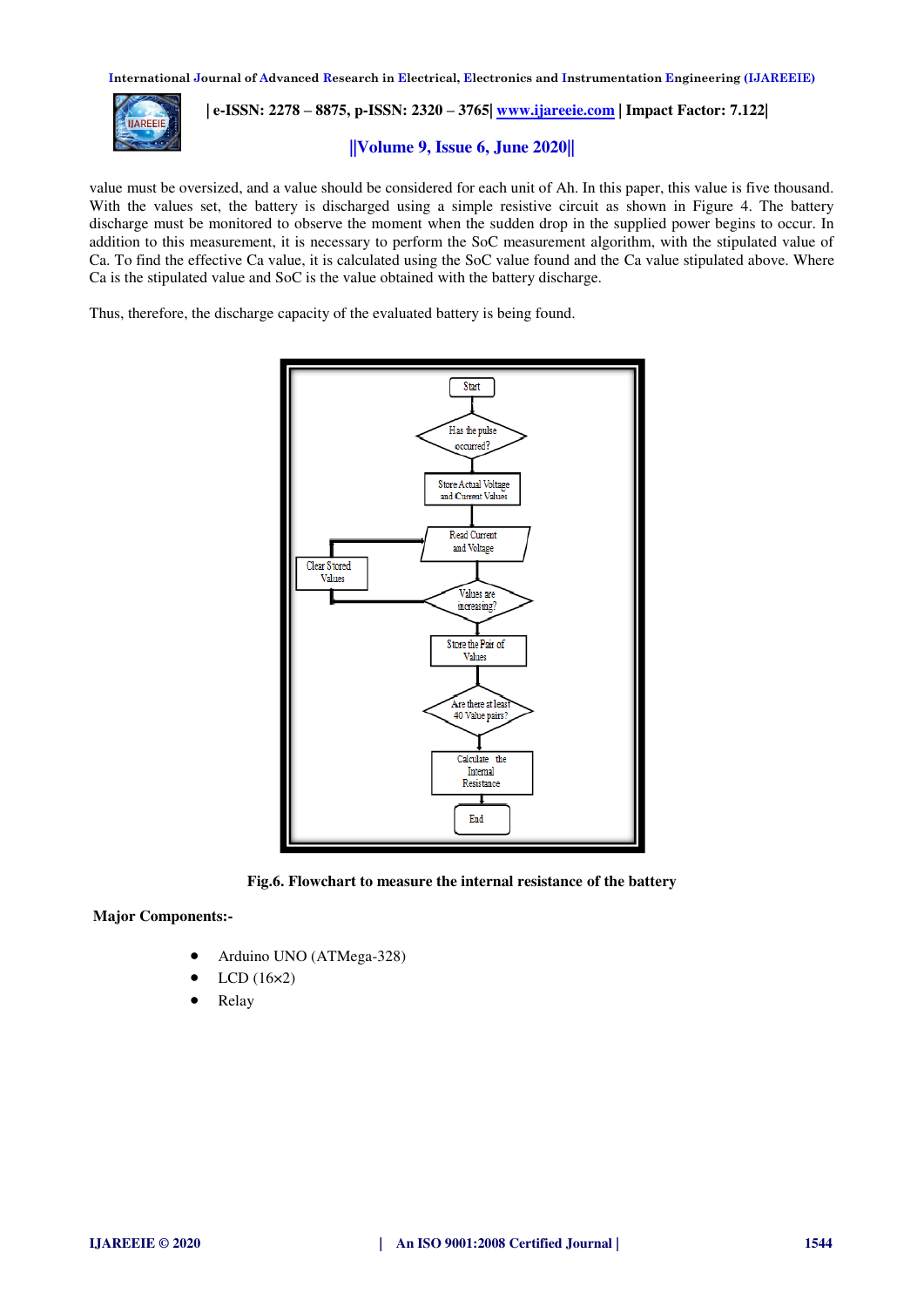

 **| e-ISSN: 2278 – 8875, p-ISSN: 2320 – 3765| [www.ijareeie.com](http://www.ijareeie.com/) | Impact Factor: 7.122|** 

## **||Volume 9, Issue 6, June 2020||**

## **Arduino UNO (ATMega-328)**



**Fig.3.2.1 Pin out of Arduino Uno** 

## **AT Mega328:-**

|                           | ---              |                       |
|---------------------------|------------------|-----------------------|
|                           |                  |                       |
| (RESET) PC6 □ 1           |                  | 28 PC5 (ADC5/SCL)     |
| $(RXD) PDO \square$ 2     |                  | 27 □ PC4 (ADC4/SDA)   |
| $(TXD)$ PD1 $\Box$ 3      |                  | 26 □ PC3 (ADC3)       |
| $(INT0)$ PD2 $\Box$       | $\boldsymbol{A}$ | 25 PC2 (ADC2)         |
| $(INT1)$ PD3 $\Box$ 5     |                  | 24 PC1 (ADC1)         |
| $(XCK/T0)$ PD4 $\Box$ 6   |                  | 23 PC0 (ADC0)         |
| $VCC$ $\Box$ 7            |                  | <b>GND</b><br>221     |
| $GND \Box 8$              |                  | <b>TAREE</b><br>21    |
| $L1/TOSC1$ ) PB6 $\Box$ 9 |                  | <b>I AVCC</b><br>20 L |
| L2/TOSC2) PB7 [ 10        |                  | $19$ $\Box$ PB5 (SCK) |
| $(T1)$ PD5 $\Box$ 11      |                  | 18 PB4 (MISO)         |
| (AIN0) PD6 □ 12           |                  | PB3 (MOSVOC2)<br>171  |
| (AIN1) PD7 □ 13           |                  | PB2 (SS/OC1B)<br>16 L |
| (ICP1) PB0 □ 14           |                  | JPB1 (OC1A)<br>15 I   |
|                           |                  |                       |

poin

TRANSFEREE STATES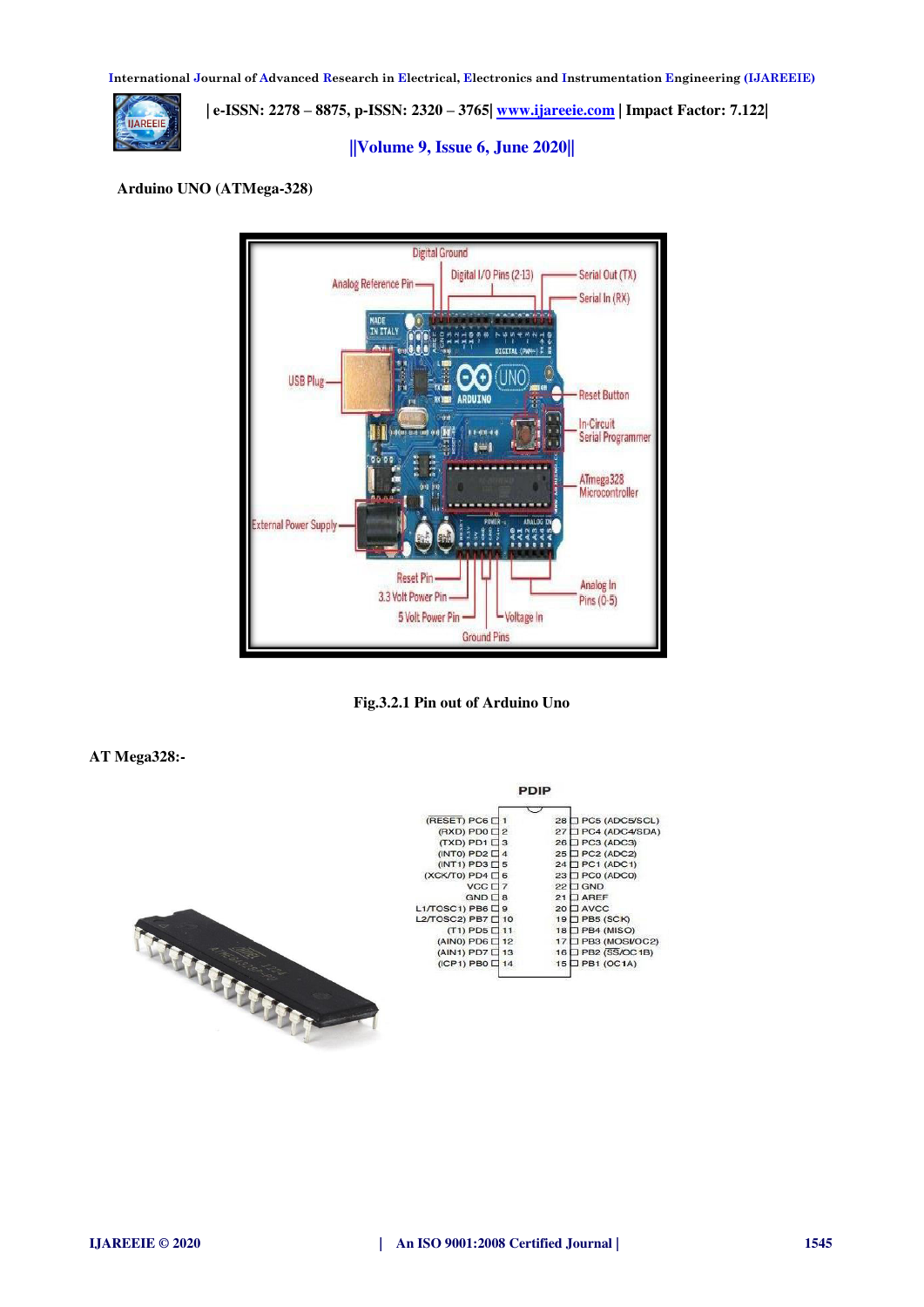

## **| e-ISSN: 2278 – 8875, p-ISSN: 2320 – 3765[| www.ijareeie.com](http://www.ijareeie.com/) | Impact Factor: 7.122|**

## **||Volume 9, Issue 6, June 2020||**

**3.2.3RELAY: -** 



When power flows through the first circuit (1), it activates the electromagnet (brown), generating a magnetic field (blue) that attracts a contact (red) and activates the second circuit (2). When the power is switched off, a spring pulls the contact back up to its original position, switching the second circuit off again.

3.2.4 Load (12v 200rpm DC motor):-



**Fig No.3.2.4Load** 

200 RPM 12V DC geared motors widely use for robotics applications. Very easy to use and available in standard size. Also, you don't have to spend a lot of money to control motors with an Arduino or compatible board. The most popular L298N H-bridge module with onboard voltage regulator motor driver can be used with this motor that has a voltage of between 5 and 35V DC or you can choose the most precise motor diver module from the wide range available in our Motor diver's category as per your specific requirements.

## **3.2.5Adaptor:-**



**Fig No.3.2.5 Adaptor**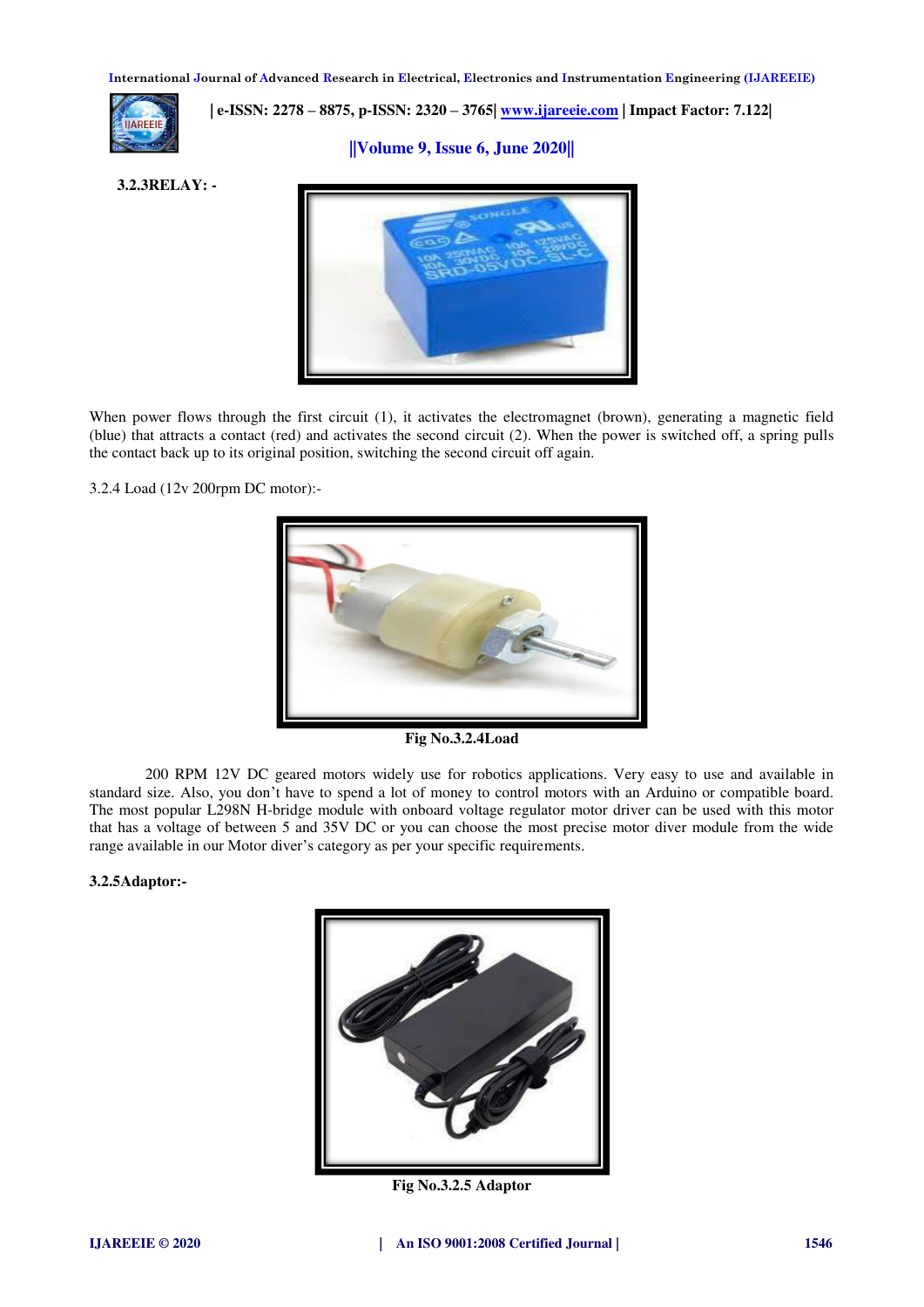

 **| e-ISSN: 2278 – 8875, p-ISSN: 2320 – 3765[| www.ijareeie.com](http://www.ijareeie.com/) | Impact Factor: 7.122|** 

## **||Volume 9, Issue 6, June 2020||**

An AC adapter, AC/DC adapter, or AC/DC converter is a type of external power supply, often enclosed in a case similar to an AC plug. Other common names include plug pack, plug-in adapter, adapter block, domestic mains adapter, line power adapter, wall wart, power brick, and power adapter. Adapters for battery-powered equipment may be described as chargers or rechargers (see also battery charger). AC adapters are used with electrical devices that require power but do not contain internal components to derive the required voltage and power from mains power.

## **3.2.6 IC 7805: -**



**Fig No.3.2.6 IC 7805** 

 IC 7805 is a 5V Voltage Regulator that restricts the output voltage to 5V output for various ranges of input voltage. It acts as an excellent component against input voltage fluctuations for circuits, and adds an additional safety to your circuitry. It is inexpensive, easily available and very much commonly used. With few capacitors and this IC you can build pretty solid and reliable voltage regulator in no time. A Circuit diagram with pin out is given. It also comes with provision to add heat sink.

#### **3.2.7 IC7812:-**



**Fig No.3.2.7 IC7812** 

7812 is a 12V Voltage Regulator that restricts the voltage output to **12V** and draws 12V regulated power supply. The 7812 is the most common, as its regulated 12-volt supply provides a convenient power source for most TTL components.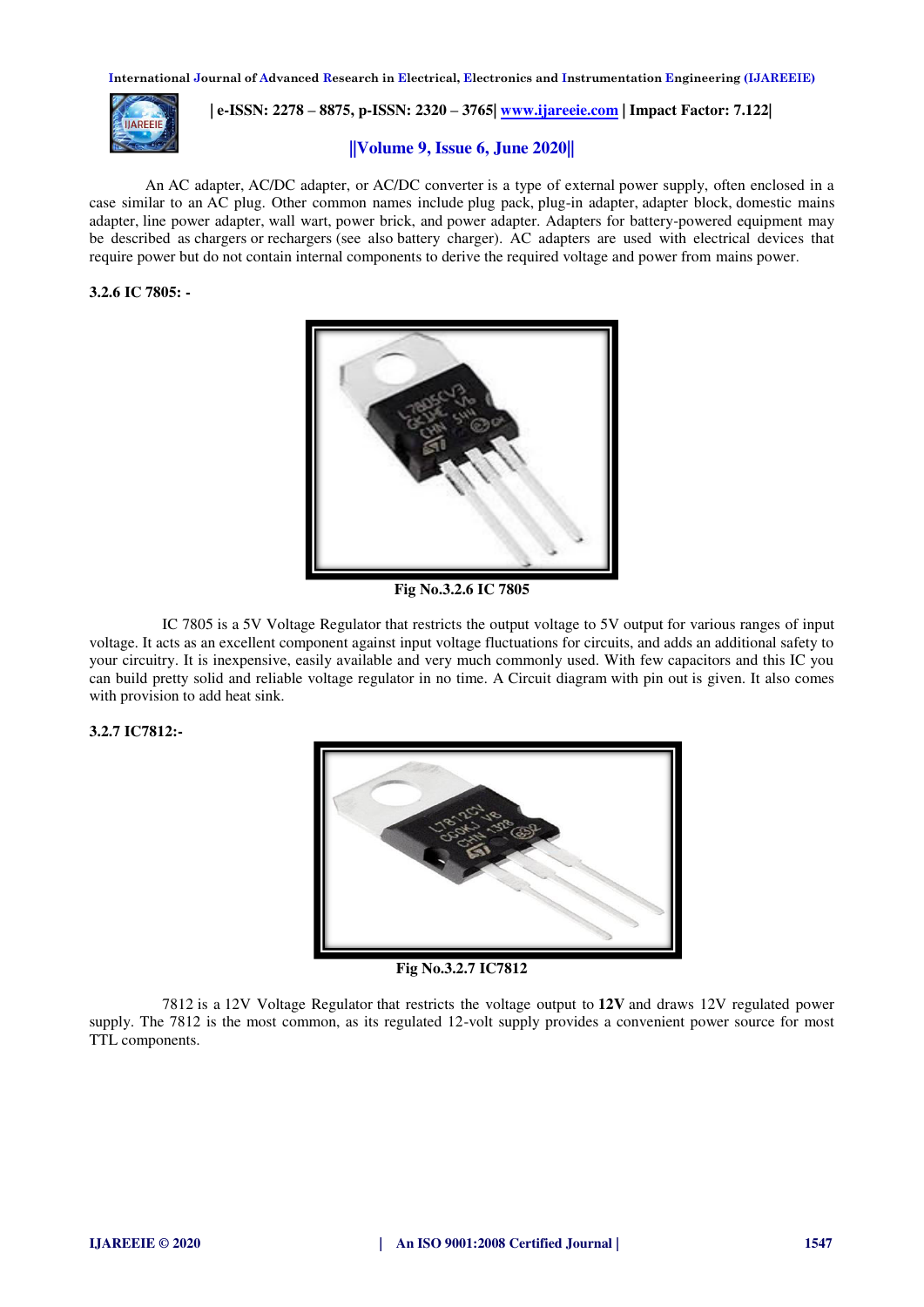

 **| e-ISSN: 2278 – 8875, p-ISSN: 2320 – 3765[| www.ijareeie.com](http://www.ijareeie.com/) | Impact Factor: 7.122|** 

 **||Volume 9, Issue 6, June 2020||** 



## **Fig.4.1 Hardware**

**VII. RESULTS** 

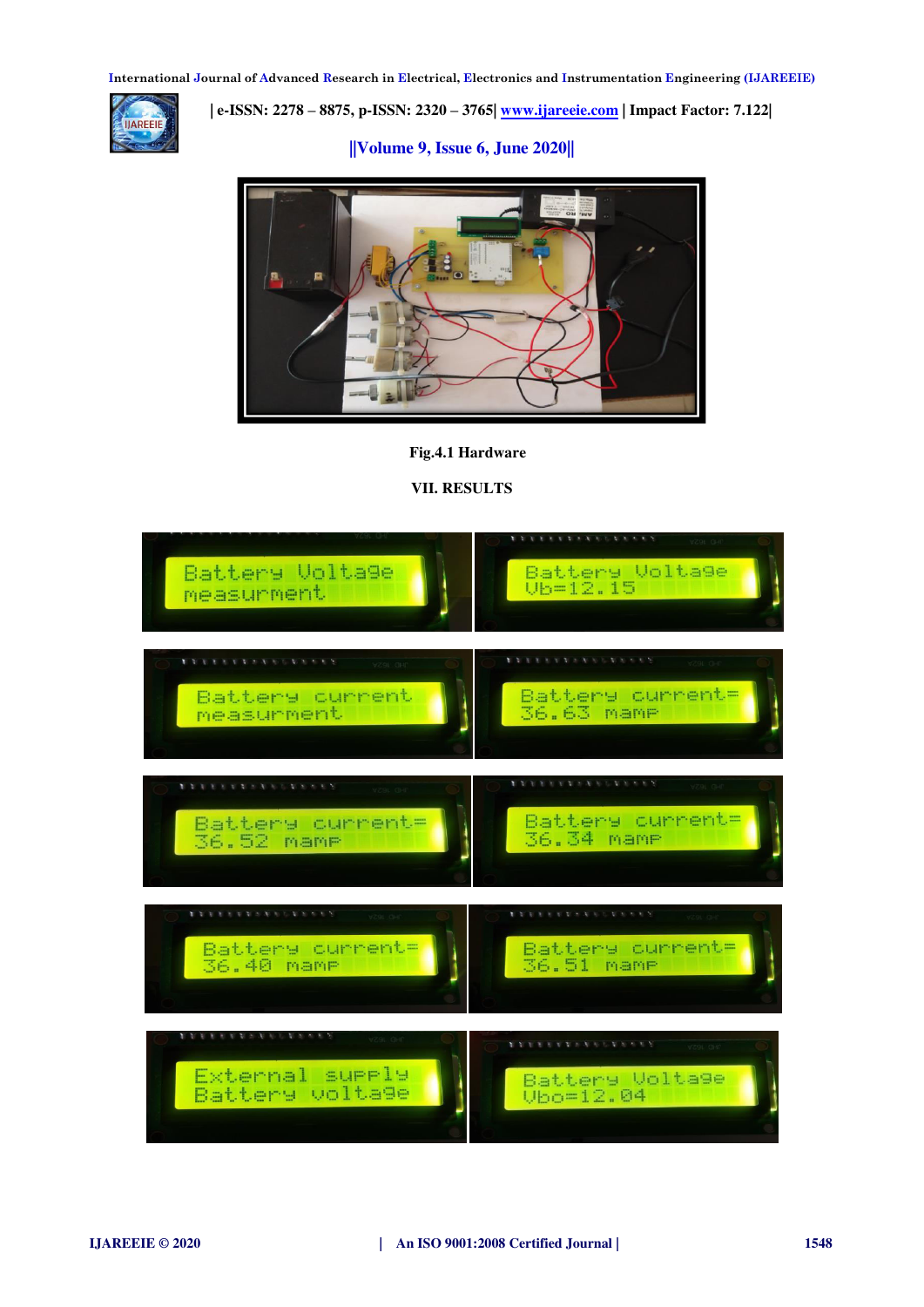

 **| e-ISSN: 2278 – 8875, p-ISSN: 2320 – 3765[| www.ijareeie.com](http://www.ijareeie.com/) | Impact Factor: 7.122|** 

## **||Volume 9, Issue 6, June 2020||**